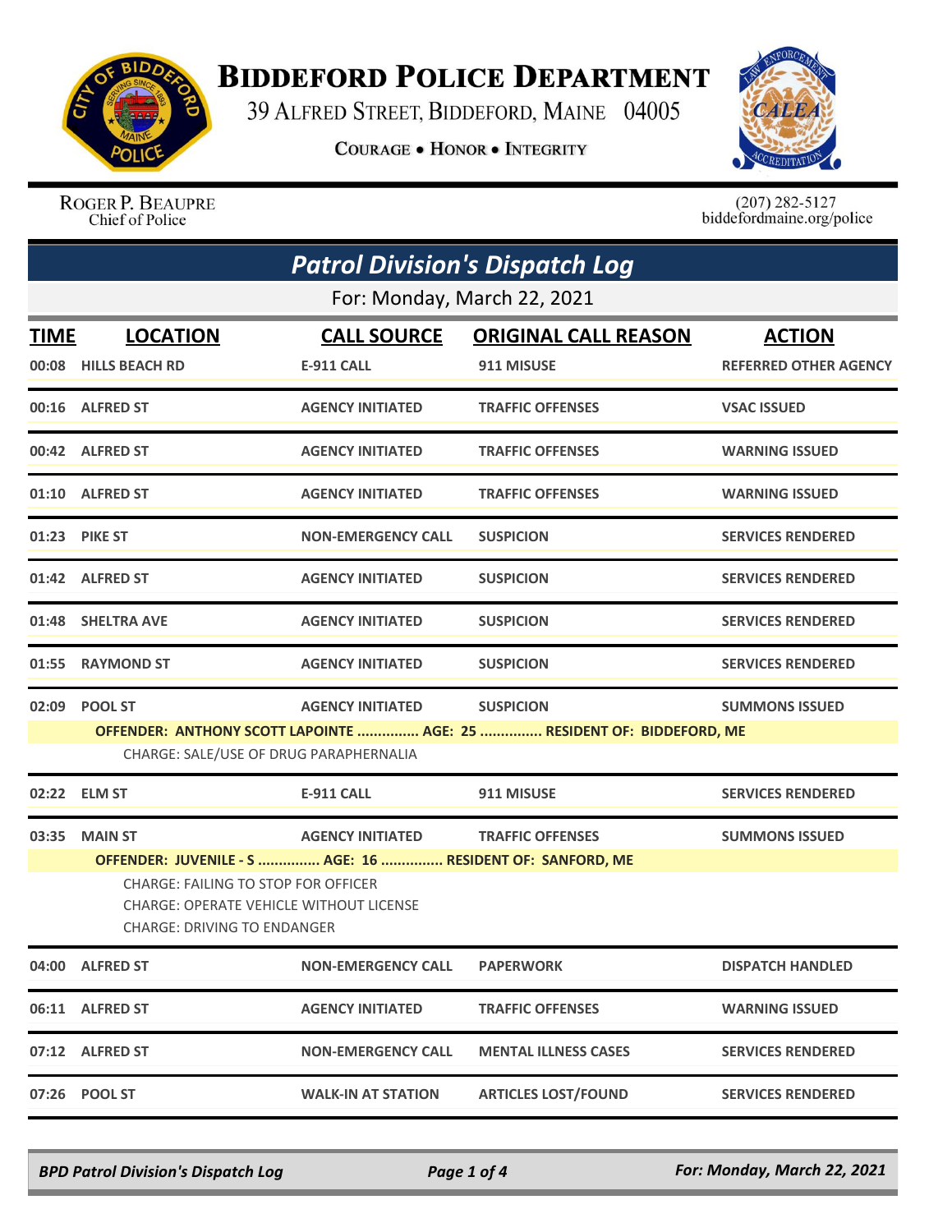| <b>TIME</b> | <b>LOCATION</b><br>07:49 MAPLE ST | <b>CALL SOURCE</b><br><b>NON-EMERGENCY CALL</b> | <b>ORIGINAL CALL REASON</b><br><b>SUSPICION</b> | <b>ACTION</b><br><b>REPORT TAKEN</b> |
|-------------|-----------------------------------|-------------------------------------------------|-------------------------------------------------|--------------------------------------|
|             | 08:12 ELM ST + LANDRY ST          | <b>AGENCY INITIATED</b>                         | <b>TRAFFIC OFFENSES</b>                         | <b>VSAC ISSUED</b>                   |
|             | 08:14 MILE STRETCH RD             | <b>NON-EMERGENCY CALL</b>                       | <b>SUSPICION</b>                                | <b>SERVICES RENDERED</b>             |
|             | 08:21 FOREST ST                   | <b>NON-EMERGENCY CALL</b>                       | <b>CIVIL COMPLAINT</b>                          | <b>CIVIL COMPLAINT</b>               |
|             | 08:41 PRECOURT ST + CARVER ST     | <b>AGENCY INITIATED</b>                         | <b>TRAFFIC OFFENSES</b>                         | <b>VSAC ISSUED</b>                   |
|             | 09:02 ELM ST                      | <b>AGENCY INITIATED</b>                         | <b>TRAFFIC OFFENSES</b>                         | <b>VSAC ISSUED</b>                   |
|             | 09:31 GREEN ST                    | <b>NON-EMERGENCY CALL</b>                       | <b>PRO-ACTIVE DV RESPONSE TEAM</b>              | <b>NO VIOLATION</b>                  |
|             | 09:37 ALFRED ST                   | <b>WALK-IN AT STATION</b>                       | <b>COURT ORDERED CHECK IN</b>                   | <b>SERVICES RENDERED</b>             |
|             | <b>10:15 DORY LN</b>              | <b>NON-EMERGENCY CALL</b>                       | <b>SUSPICION</b>                                | <b>SERVICES RENDERED</b>             |
|             | 11:15 SACO FALLS WAY              | <b>E-911 CALL</b>                               | <b>DOMESTIC COMPLAINTS</b>                      | <b>REPORT TAKEN</b>                  |
|             | 11:17 MAPLE ST + PINE ST          | <b>NON-EMERGENCY CALL</b>                       | <b>DISABLED VEHICLE</b>                         | <b>NO ACTION REQUIRED</b>            |
|             | 12:05 MAY ST                      | <b>AGENCY INITIATED</b>                         | <b>TRAFFIC OFFENSES</b>                         | <b>WARNING ISSUED</b>                |
|             | 12:13 WASHINGTON ST               | <b>NON-EMERGENCY CALL</b>                       | <b>DRINKING IN PUBLIC</b>                       | <b>SERVICES RENDERED</b>             |
| 12:23       | <b>ALFRED ST</b>                  | <b>AGENCY INITIATED</b>                         | <b>TRAFFIC OFFENSES</b>                         | <b>WARNING ISSUED</b>                |
|             | 12:24 CENTER ST                   | <b>NON-EMERGENCY CALL</b>                       | <b>SUSPICION</b>                                | <b>SERVICES RENDERED</b>             |
|             | 12:38 ALFRED ST                   | <b>AGENCY INITIATED</b>                         | <b>TRAFFIC OFFENSES</b>                         | <b>VSAC ISSUED</b>                   |
|             | 12:51 WASHINGTON ST               | <b>RADIO</b>                                    | <b>PAPERWORK</b>                                | <b>SERVICES RENDERED</b>             |
|             | 12:58 ALFRED ST                   | <b>AGENCY INITIATED</b>                         | <b>TRAFFIC OFFENSES</b>                         | <b>WARNING ISSUED</b>                |
|             | 13:23 ALFRED ST                   | <b>WALK-IN AT STATION</b>                       | <b>PARKING COMPLAINT</b>                        | <b>NO VIOLATION</b>                  |
|             | 13:29 GRAHAM ST                   | <b>NON-EMERGENCY CALL</b>                       | <b>BURGLARY OF A MOTOR VEHICLE</b>              | <b>REPORT TAKEN</b>                  |
|             | 13:40 SOUTH ST + HAYFIELD RD      | <b>NON-EMERGENCY CALL</b>                       | <b>SUSPICION</b>                                | <b>REMOVED HAZARD</b>                |
|             | 13:47 ELM ST + MORIN ST           | <b>AGENCY INITIATED</b>                         | <b>TRAFFIC OFFENSES</b>                         | <b>VSAC ISSUED</b>                   |
|             | 13:50 SULLIVAN ST                 | <b>WALK-IN AT STATION</b>                       | <b>PAPERWORK</b>                                | <b>SERVICES RENDERED</b>             |
|             | 14:23 SOUTH ST                    | <b>AGENCY INITIATED</b>                         | <b>TRAFFIC OFFENSES</b>                         | <b>VSAC ISSUED</b>                   |
|             | 14:26 PEARL ST                    | E-911 CALL                                      | ATTEMPTED/THREATENED SUICIDE NEGATIVE CONTACT   |                                      |

*BPD Patrol Division's Dispatch Log Page 2 of 4 For: Monday, March 22, 2021*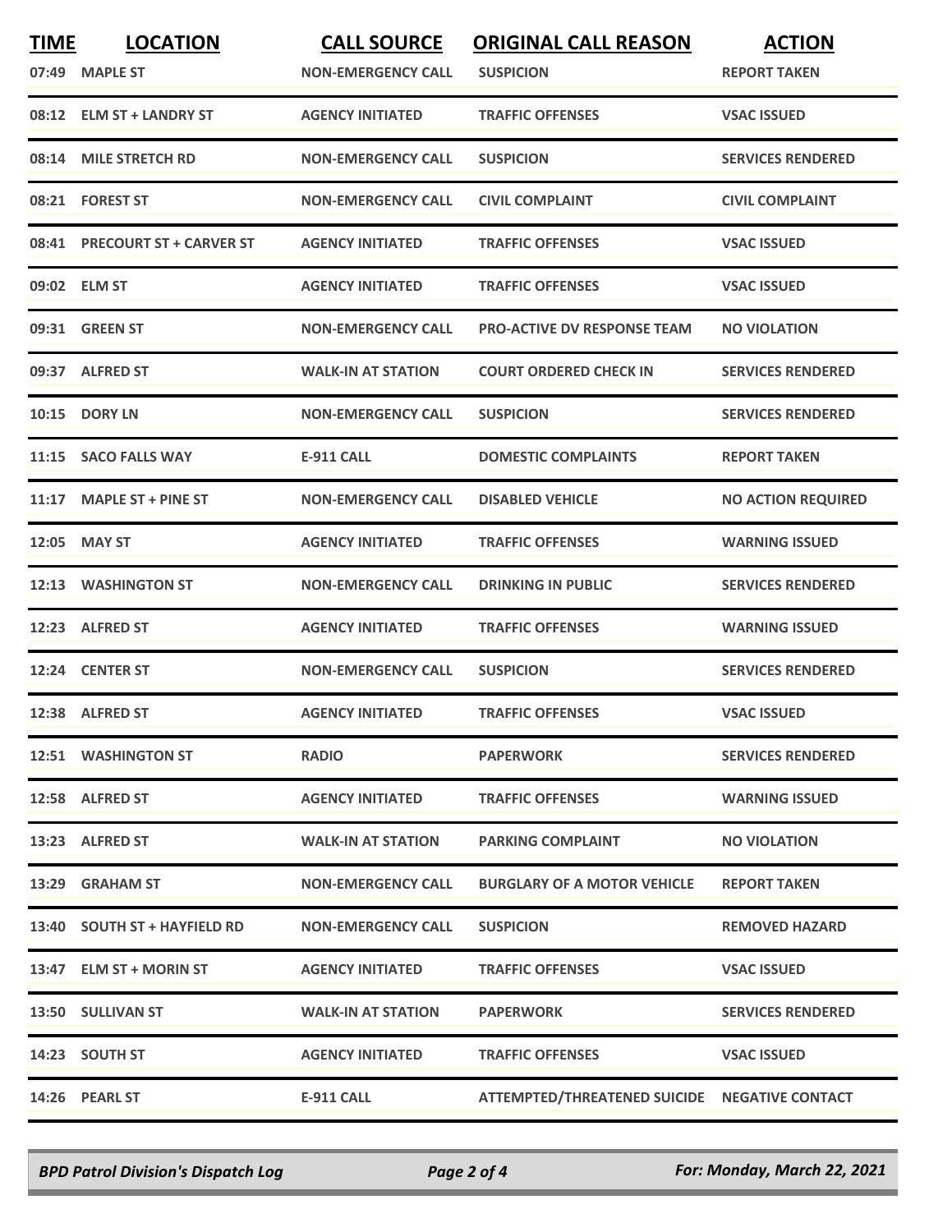| <b>TIME</b><br><b>LOCATION</b><br>14:38 SACO FALLS WAY                                                                                                                                                     | <b>CALL SOURCE</b><br><b>NON-EMERGENCY CALL</b> | <b>ORIGINAL CALL REASON</b><br><b>DOMESTIC COMPLAINTS</b>           | <b>ACTION</b><br><b>REPORT TAKEN</b>           |  |
|------------------------------------------------------------------------------------------------------------------------------------------------------------------------------------------------------------|-------------------------------------------------|---------------------------------------------------------------------|------------------------------------------------|--|
| 14:59 VINCENT AVE                                                                                                                                                                                          | <b>NON-EMERGENCY CALL</b>                       | <b>BURGLARY OF A MOTOR VEHICLE</b>                                  | <b>REPORT TAKEN</b>                            |  |
| 15:04 PROCTOR RD                                                                                                                                                                                           | <b>E-911 CALL</b>                               | 911 MISUSE                                                          | <b>DISPATCH HANDLED</b>                        |  |
| 15:10 ALFRED ST                                                                                                                                                                                            | <b>WALK-IN AT STATION</b>                       | <b>ASSIST CITIZEN</b>                                               | <b>SERVICES RENDERED</b>                       |  |
| 15:41 GREEN ST                                                                                                                                                                                             | <b>AGENCY INITIATED</b>                         | <b>WARRANT ARREST</b>                                               | <b>NEGATIVE CONTACT</b>                        |  |
| 15:42 WATER ST + HIGH ST                                                                                                                                                                                   | <b>AGENCY INITIATED</b>                         | <b>TRAFFIC OFFENSES</b>                                             | <b>WARNING ISSUED</b>                          |  |
| 15:59 ELM ST                                                                                                                                                                                               | <b>AGENCY INITIATED</b>                         | <b>TRAFFIC OFFENSES</b>                                             | <b>NO ACTION REQUIRED</b>                      |  |
| 16:19 SULLIVAN ST                                                                                                                                                                                          | <b>NON-EMERGENCY CALL</b>                       | <b>ASSIST OTHER AGENCY</b>                                          | <b>SERVICES RENDERED</b>                       |  |
| <b>GERTRUDE AVE</b><br>16:20                                                                                                                                                                               | <b>NON-EMERGENCY CALL</b>                       | <b>JUVENILE OFFENSES</b>                                            | <b>NEGATIVE CONTACT</b>                        |  |
| <b>CRESCENT ST + SOUTH ST</b>                                                                                                                                                                              | <b>NON-EMERGENCY CALL</b>                       | <b>PARKING COMPLAINT</b>                                            | <b>GONE ON ARRIVAL</b>                         |  |
| 16:50 JEFFERSON ST                                                                                                                                                                                         | <b>WALK-IN AT STATION</b>                       | <b>ARTICLES LOST/FOUND</b>                                          | <b>REPORT TAKEN</b>                            |  |
| 17:07 ALFRED ST                                                                                                                                                                                            | <b>WALK-IN AT STATION</b>                       | <b>PAPERWORK</b>                                                    | <b>SERVICES RENDERED</b>                       |  |
| 18:02 MT PLEASANT ST                                                                                                                                                                                       | <b>NON-EMERGENCY CALL</b>                       | <b>MENTAL ILLNESS CASES</b>                                         | <b>SERVICES RENDERED</b>                       |  |
| 18:05 SULLIVAN ST                                                                                                                                                                                          | <b>AGENCY INITIATED</b>                         | <b>PROTECTION FROM ABUSE SERVICE NEGATIVE CONTACT</b>               |                                                |  |
| 18:06 ALFRED ST + MARSHALL AVE                                                                                                                                                                             | <b>AGENCY INITIATED</b>                         | <b>TRAFFIC OFFENSES</b>                                             | <b>WARNING ISSUED</b>                          |  |
| 18:15 JEFFERSON ST                                                                                                                                                                                         | <b>WALK-IN AT STATION</b>                       | <b>ARTICLES LOST/FOUND</b>                                          | <b>SERVICES RENDERED</b>                       |  |
| 18:27 SULLIVAN ST                                                                                                                                                                                          | <b>E-911 CALL</b>                               | <b>DOMESTIC COMPLAINTS</b>                                          | <b>REPORT TAKEN</b>                            |  |
| 18:48 ELM ST<br><b>NON-EMERGENCY CALL</b><br><b>SHOPLIFTING</b><br><b>SUMMONS ISSUED</b><br>OFFENDER: KRISTYN JOY REID  AGE: 35  RESIDENT OF: SACO, ME<br>CHARGE: THEFT BY UNAUTHORIZED TAKING OR TRANSFER |                                                 |                                                                     |                                                |  |
|                                                                                                                                                                                                            |                                                 |                                                                     |                                                |  |
|                                                                                                                                                                                                            |                                                 |                                                                     |                                                |  |
| 20:21 ALFRED ST                                                                                                                                                                                            | <b>NON-EMERGENCY CALL</b>                       | <b>COURT ORDERED CHECK IN</b>                                       | <b>DISPATCH HANDLED</b>                        |  |
| 20:27 SULLIVAN ST                                                                                                                                                                                          | <b>AGENCY INITIATED</b>                         | <b>PROTECTION FROM ABUSE SERVICE PAPERWORK SERVED</b>               |                                                |  |
| 20:29 ALFRED ST                                                                                                                                                                                            | <b>WALK-IN AT STATION</b>                       | <b>CRIMINAL MISCHIEF</b>                                            | <b>REPORT TAKEN</b>                            |  |
| 20:32 GREEN ST                                                                                                                                                                                             | <b>AGENCY INITIATED</b>                         | <b>WARRANT ARREST</b>                                               | <b>NEGATIVE CONTACT</b>                        |  |
|                                                                                                                                                                                                            | 19:03 CENTER ST                                 | CHARGE: VIOLATING CONDITION OF RELEASE<br><b>NON-EMERGENCY CALL</b> | ME EXECUTIVE ORDER COMPLAINT SERVICES RENDERED |  |

*BPD Patrol Division's Dispatch Log Page 3 of 4 For: Monday, March 22, 2021*